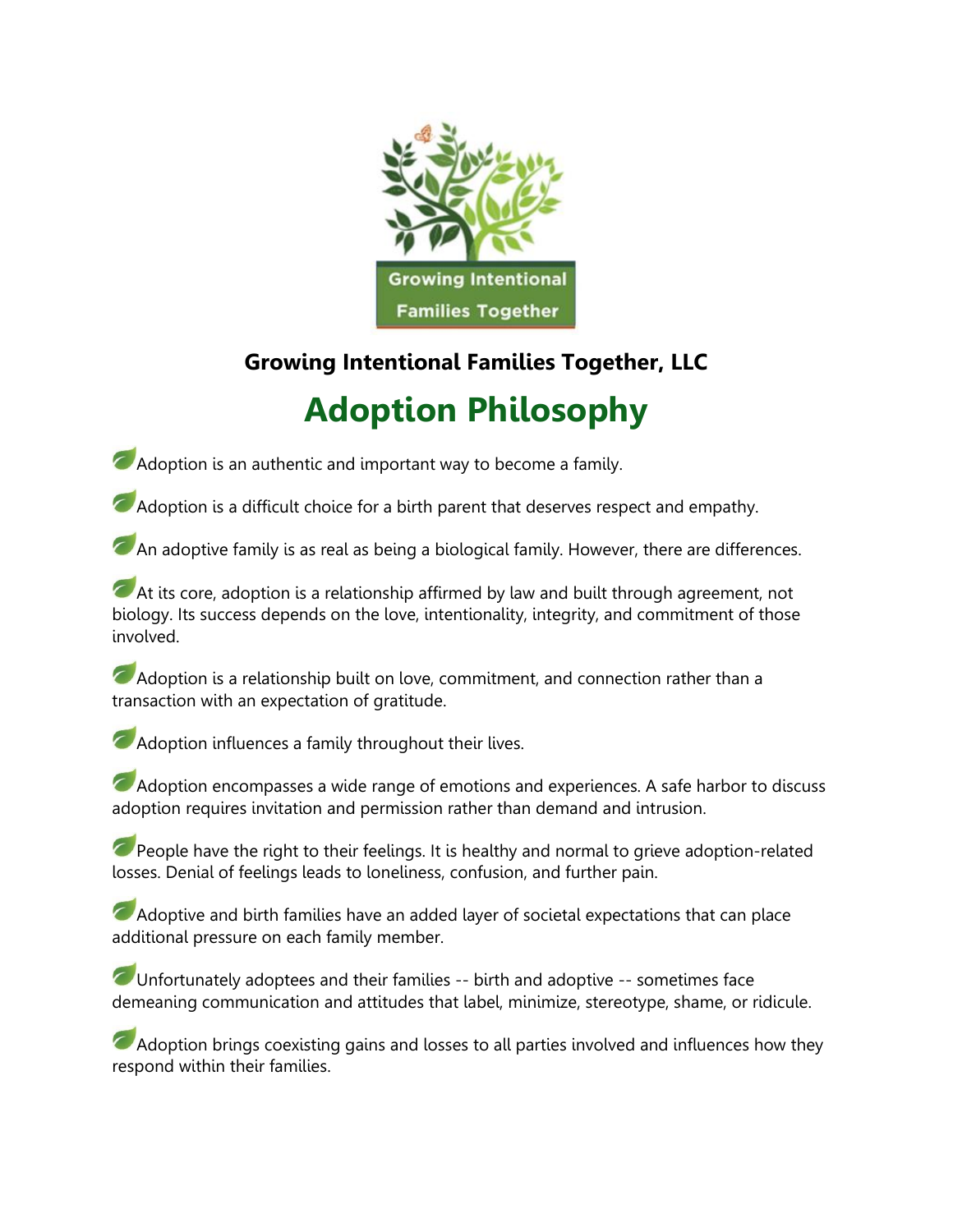Every member of the adoption constellation may experience a multitude of issues around loss, rejection, guilt and shame, identity, intimacy, and grief. \*

Many adoptees and their families face unique challenges some of which might include:

- fears of abandonment and rejection
- sadness or loss that is hard to identify because it may have occurred in utero
- divided loyalties between adoptive and biological families
- living simultaneously with two opposite experiences -- love and relinquishment
- feeling different, othered, and as if they do not belong
- uneasiness about the permanency of the adoption
- ambivalence or even distress over milestone events such as birthday, holidays, etc.
- lack of access to health history impacts knowledge and decision making through life
- longing for some type of connection with birth parents and birth families
- yearning to see a reflection of oneself through the birth family and/or birth culture

Support systems are vital in assisting families with the realities of living as an adopted family.

Adoption impacts the extended family of both the adoptive and birth family. These issues should be acknowledged and addressed and not excused.

The unique challenges of being an adoptee spiral in and out of awareness, with varying levels of consciousness, understanding, and resolution as the adoptee matures.

Adoptees can be attached and devoted to their adoptive families and still be attached to, devoted to, and miss their biological families.

Adoptees may have fantasies of having been birthed into their adoptive families. Likewise, many adoptees harbor fantasies about their biological families.

The adoptee's experience of adoption does not exactly match the adoptive parent's experience.

At appropriate ages, adoptees deserve to hear the sadness that the complexities of adoption create for adoptive parents as well. Talking about this is a practice of unconditional love.

Adoptees own their adoption stories. They should decide when and with whom to share it. Adoptive parents model healthy boundaries when it comes to discussing adoption in public as well as with friends and extended families.

Adoptive parents benefit as much as their children when they become a family.

Adoptive parents validate their children by positively affirming that birthparents are an integral and permanent part of an adoptee's identity.